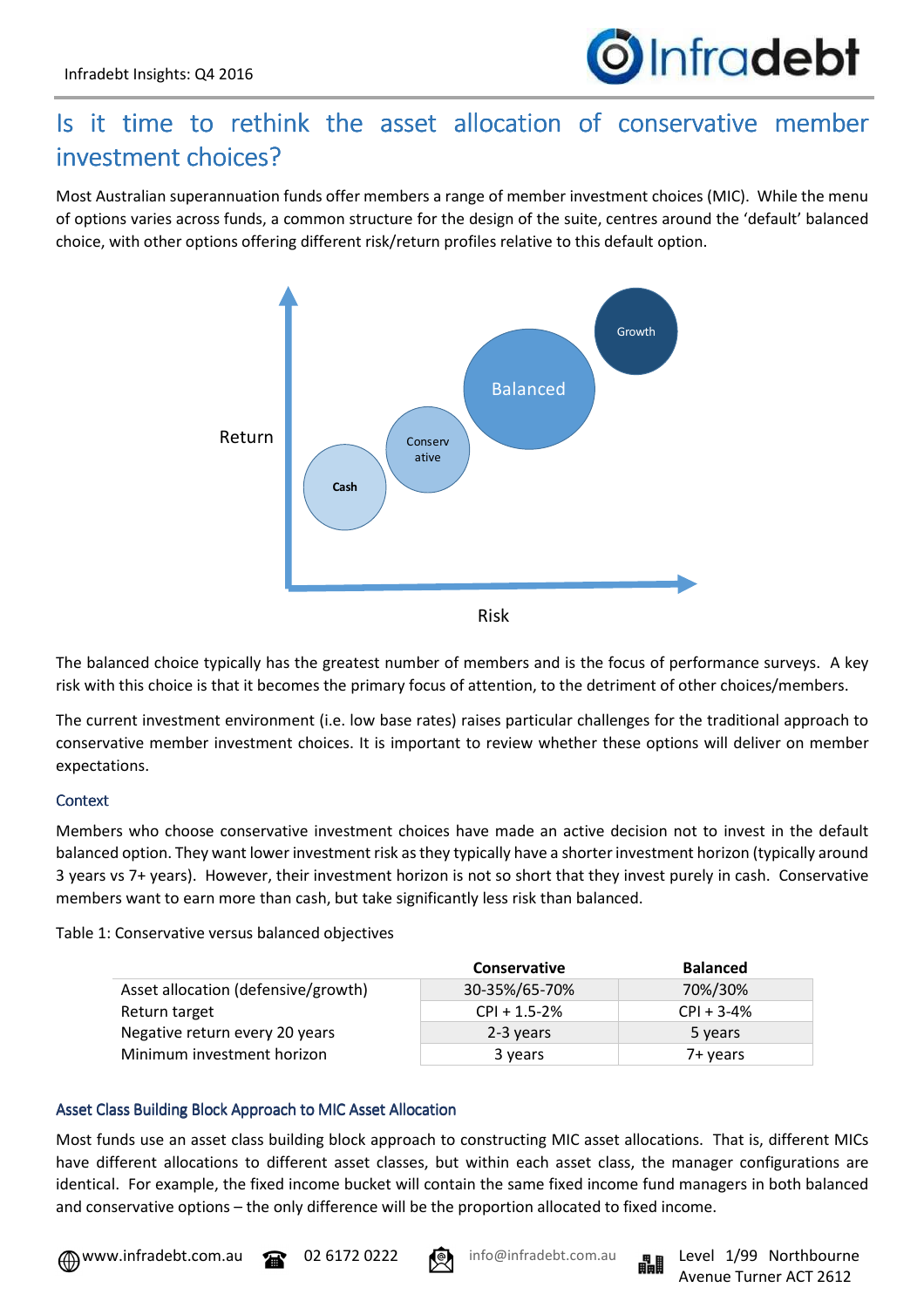

For the most part, this approach makes a lot of sense, it maximises the economies of scale of managing the fund, allowing individual MICs benefit from the scale of the overall fund.

One potential drawback, as noted above, is that the balanced option tends to receive the most attention. This leads to asset classes, such as the defensive asset classes of cash and fixed income, being designed in the context of balanced option asset allocations.

From the perspective of a conservative MIC member, this can lead to sub-optimal cash and fixed income asset allocations including:

- 1. Excessive focus on liquidity within the cash and fixed income asset classes;
- 2. Over allocation to Government bonds/duration risk;
- 3. Over reliance on equities/alternatives to deliver the conservative options 1.5%-2% real return objectives; and
- 4. Higher risks of negative returns given today's low interest rate environments.

#### **Excessive Focus on Liquidity**

Most funds seek much higher levels of liquidity for their defensive assets relative to their growth asset classes. This makes sense from a balanced centric perspective. Cash is often a very small asset class, say 3 to 5%, and so what is a modest rebalancing transaction at a whole of balanced option level (say a shift in asset allocation of 2% or 3%) would be a large proportion of the cash asset class. This same approach doesn't make sense for conservative choices, where 30% allocations to cash are typical, and you are never going to rebalance 30% at once.



In effect, this means conservative members are sacrificing returns on their cash and fixed income investment allocations to provide liquidity they don't really need.

#### Over allocation to Government bonds/Duration Risk

Most fund's fixed income portfolios are dominated by long-duration government bonds. For example, in the popular Bloomberg Composite index around 90% consists of government and government related bonds.

Chart 1: Bloomberg Ausbond Composite 0+Yr Index



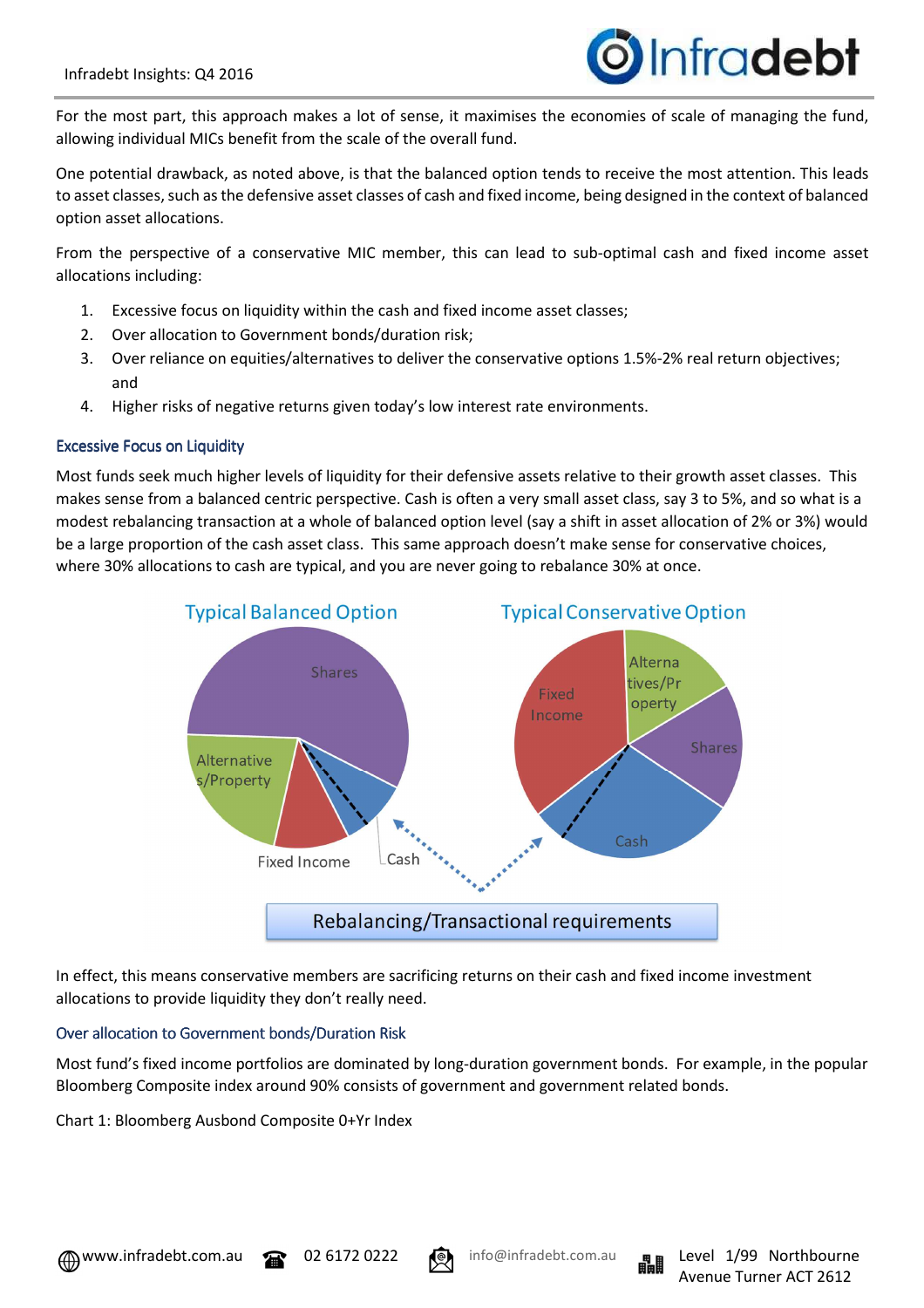# Infradebt



Within the balanced investment choice, the allocation to fixed income is motivated by low/negative correlation between bond yields and equity returns. Bonds act as a 'hedge' of equities risk in a balanced portfolio (see below).

Table 2: Correlation coefficients

|                          | S&P/ASX 200  | S&P/ASX Govt. | Cash   |
|--------------------------|--------------|---------------|--------|
|                          | Accumulation | Bond Index    |        |
| S&P/ASX 200 Accumulation | 1.0          | $-0.2$        | $-0.2$ |
| S&P/ASX Govt. Bond Index | $-0.2$       | 1.0           | 0.2    |
| Cash                     | $-0.2$       | 0.2           | 1.0    |

From the perspective of the balanced investment choice, it makes sense for fixed income allocations to include quite long duration bonds (i.e. high sensitivity to movements in interest rates). Long duration bonds might have a poor risk return trade off on a stand-alone basis (see below), but they are an efficient hedge of larger equity exposures because the fixed income allocation is small (10-20%) relative to the listed equity allocation (40-50%).

Table 3: Risk adjusted returns

|                                    | Modified<br>duration | YTM   | Excess return<br>over cash   | 10-year std. dev. | Sharpe Ratio |
|------------------------------------|----------------------|-------|------------------------------|-------------------|--------------|
| Cash                               | 0.00                 | 1.81% | $\qquad \qquad \blacksquare$ | 0.51%             |              |
| S&P/ASX Govt.<br><b>Bond Index</b> | 5.75                 | 2.37% | 0.57%                        | 4.23%             | 0.13         |
| S&P/ASX Corp.<br><b>Bond Index</b> | 3.37                 | 3.19% | 1.39%                        | 2.20%             | 0.63         |



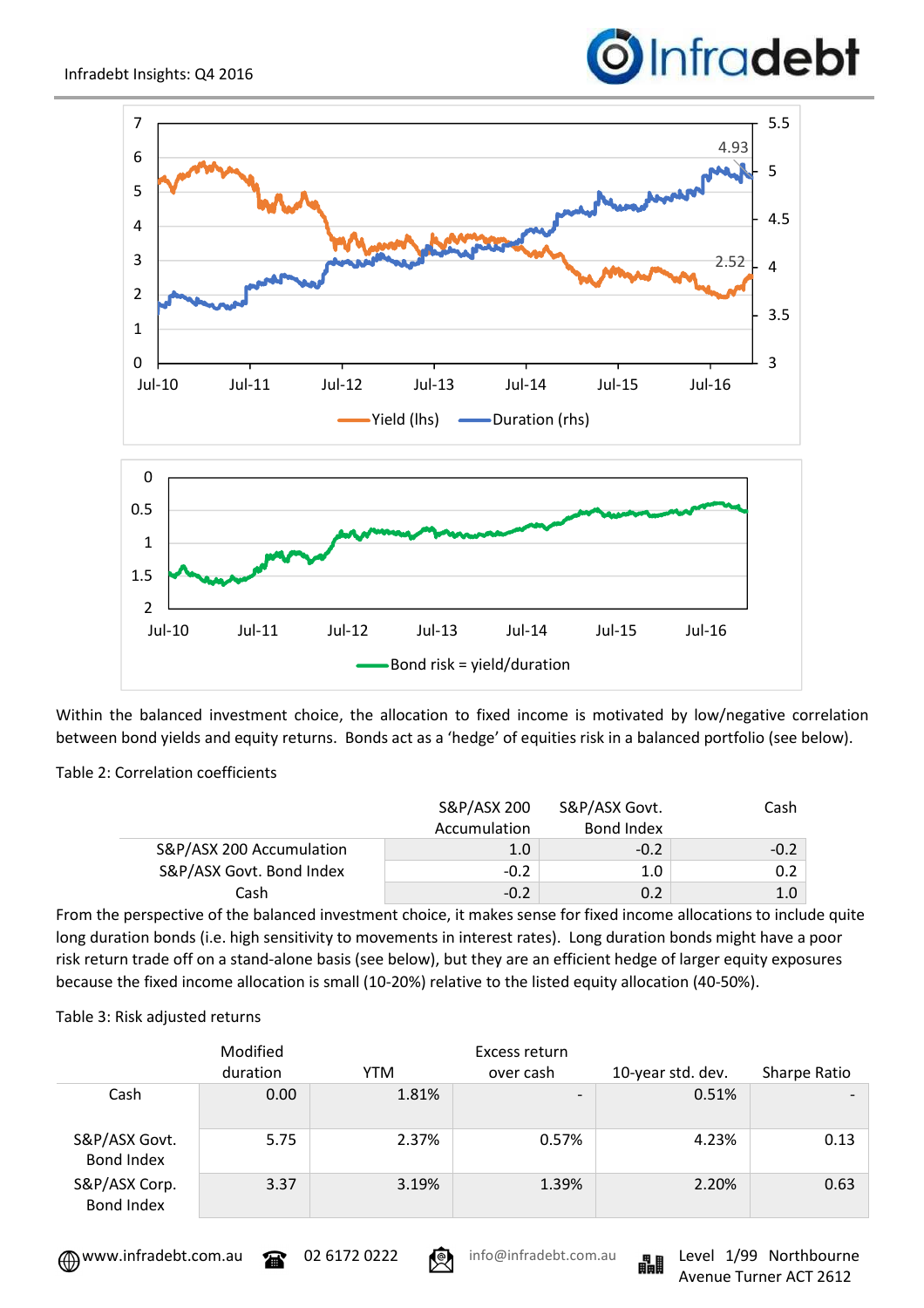

This approach to fixed income, makes sense for balanced, but does it make sense for conservative members where the fixed income allocation is doubled and the equity allocation is halved? The duration exposure is contrary to conservative member's investment return objective (capital stability). Conservative members would be much better served by a fixed income allocation that puts greater focus on yield/income (whilst maintaining desired defensive characteristics), and less focus on long-dated government bonds/liquidity.

# Over reliance on equities and risk assets to generate target returns.

Conservative MICs typically target a return of around CPI + 1.5-2%. Assuming the RBA achieves its target of inflation at 2.5% this is an all-in return of 4.0%, or a pre-tax return of around 5-6%.

In today's return environment cash is earning 1.5% and Government bonds 2-3%. To achieve the 1.5 2% overall return objective – funds are relying on the relatively small growth allocation to deliver overall return objectives as shown in Chart 1 below.

### Chart 2: Expected asset allocation returns



### **Expected Returns**

Is there an alternative solution to achieving the target returns for conservative members? One option is an allocation to floating rate credit which is an asset class that delivers the 1.5%-2% real return objective without the high volatility of listed equities.